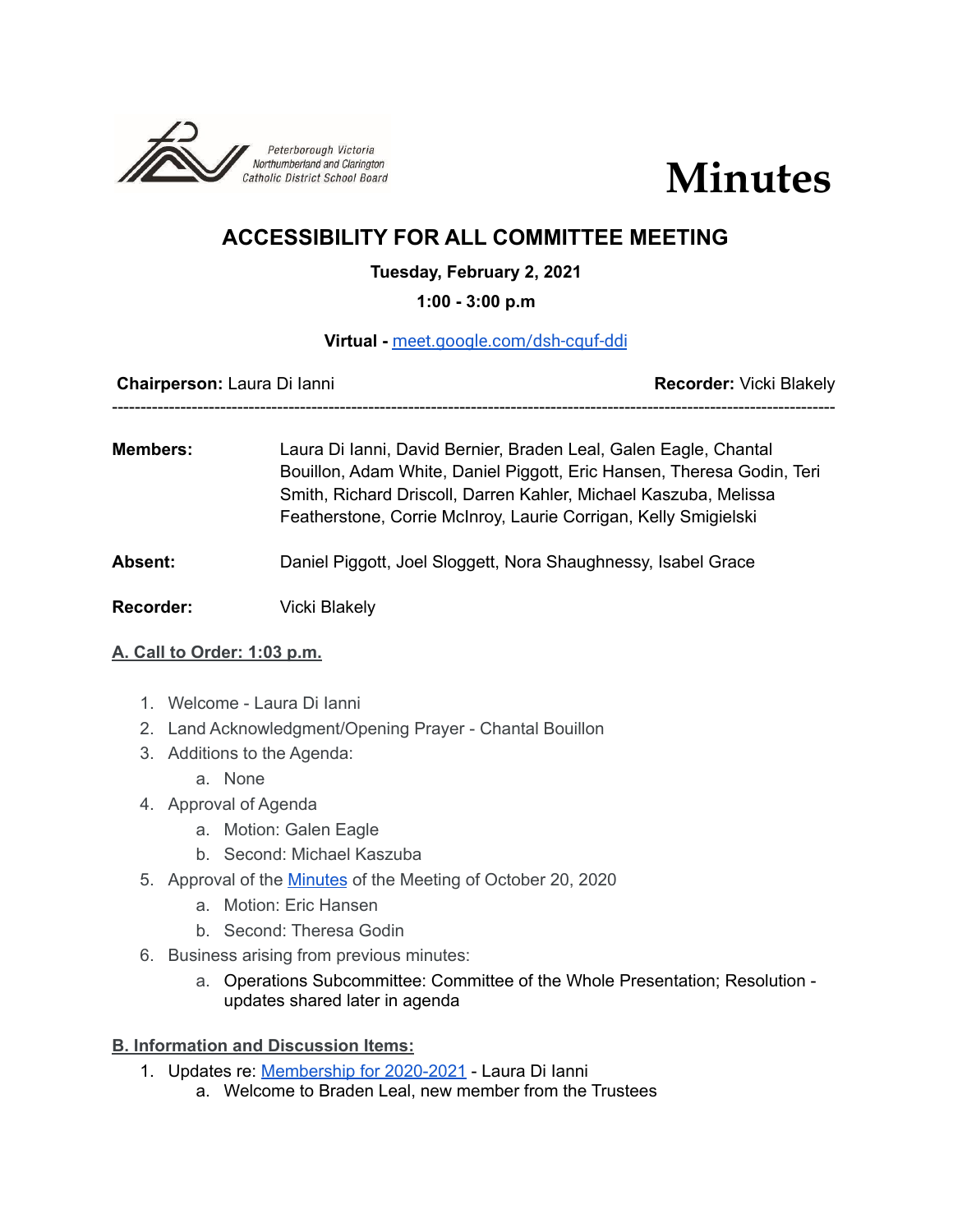- b. Gratitude to David Bernier for sitting on the committee in the past, now as the Ex-officio.
- 2. Committee of the Whole Presentation- Laura Di Ianni
	- a. Laura Di Ianni shared the presentation Accessibility for All Update that was presented to the Committee of the Whole.
	- b. On April 14, 2021 the 5-6 New Administrative Procedures will go forward to the Policy Committee.
	- c. Who/how/where will we review consultation with the public:
		- i. Going forward, new structures/playgrounds at schools will need consultation with current students but also have a diverse lens to be inclusive of future needs of students. Consultation will not just be limited to the current student representation. To be discussed further with the Superintendent of Business & Finance/Facility Services.
		- ii. Peterborough has an accessibility organization that can be consulted.
			- 1. TIMS Program (Time in My Shoes) gives students the opportunity to understand differences, they may be operating virtually this year due to the pandemic.
			- 2. Council for Persons of Disabilities in Peterborough Adam White will look into this and possibly a numbered memo to follow.
		- iii. Trent University students did a study a few years ago, we will ask for this information if accessible/applicable to be brought back by the Superintendent of Business & Finance/Facility Services.
	- d. The question arose of how much influence or say in ensuring that 3rd parties are compliant with AODA standards, such as CLEVr and eBase?
		- i. Sean Heuchert, Manager of Information Technology to be consulted to see what is available and/or already compliant.
- 3. Resolution Laura Di Ianni
	- a. David Bernier with Laurie Corrigan and Isabel Grace brought forward the [resolution](https://drive.google.com/file/d/1O6KqhWKmtf_HnLV2CG1aAY2b_wzpSdys/view?usp=sharing) to the Ontario Catholic School Trustee Association.
		- i. The resolution has been sent to the Resolution Committee of OCSTA for review and then may proceed to the AGM at the end of April to be voted on. David Bernier has motioned the resolution for OCSTA.
- 4. New Administrative Procedures Laura Di Ianni
	- a. Development of the Administrative Policies continues and will go forward to the Policy Committee through the Operational Committee.
	- b. Received the endorsement as a step from the Trustees, the Administrative Procedures will go to the Policy Committee once completed by the overseeing Superintendents.
- 5. Updates from stakeholders: Committee Members
	- a. Plant
		- i. None
	- b. Information Technology
		- i. The website is now 93% compliant to the AA standard.
		- ii. Learning Technologies is next, it's only at 63%, but it will be combined with the corporate website and updated.
		- iii. All but 5 school websites are compliant, ensuring staff at schools are aware of the requirements and trained so these upgrades can proceed.